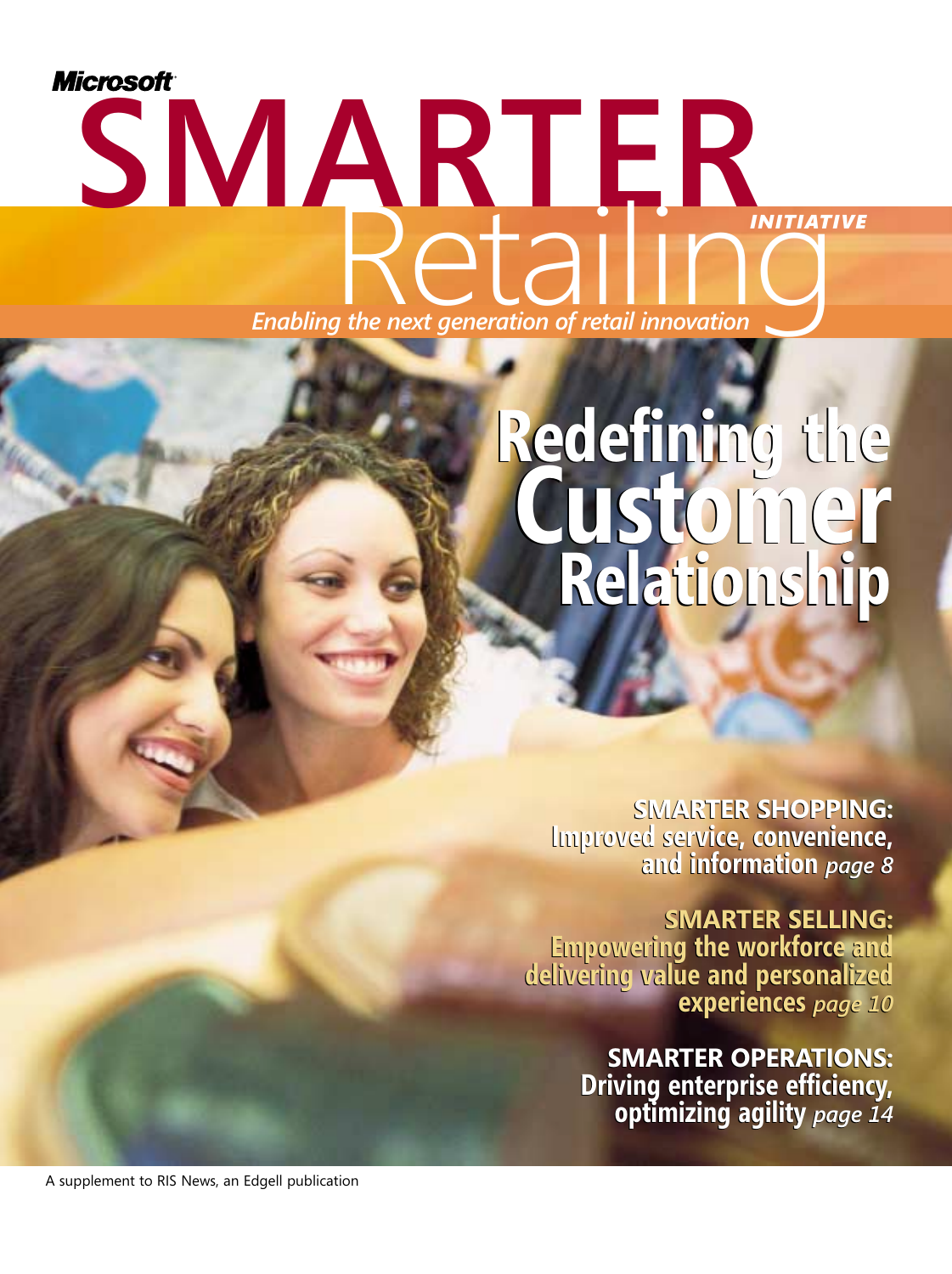# MSFT Ad 4/C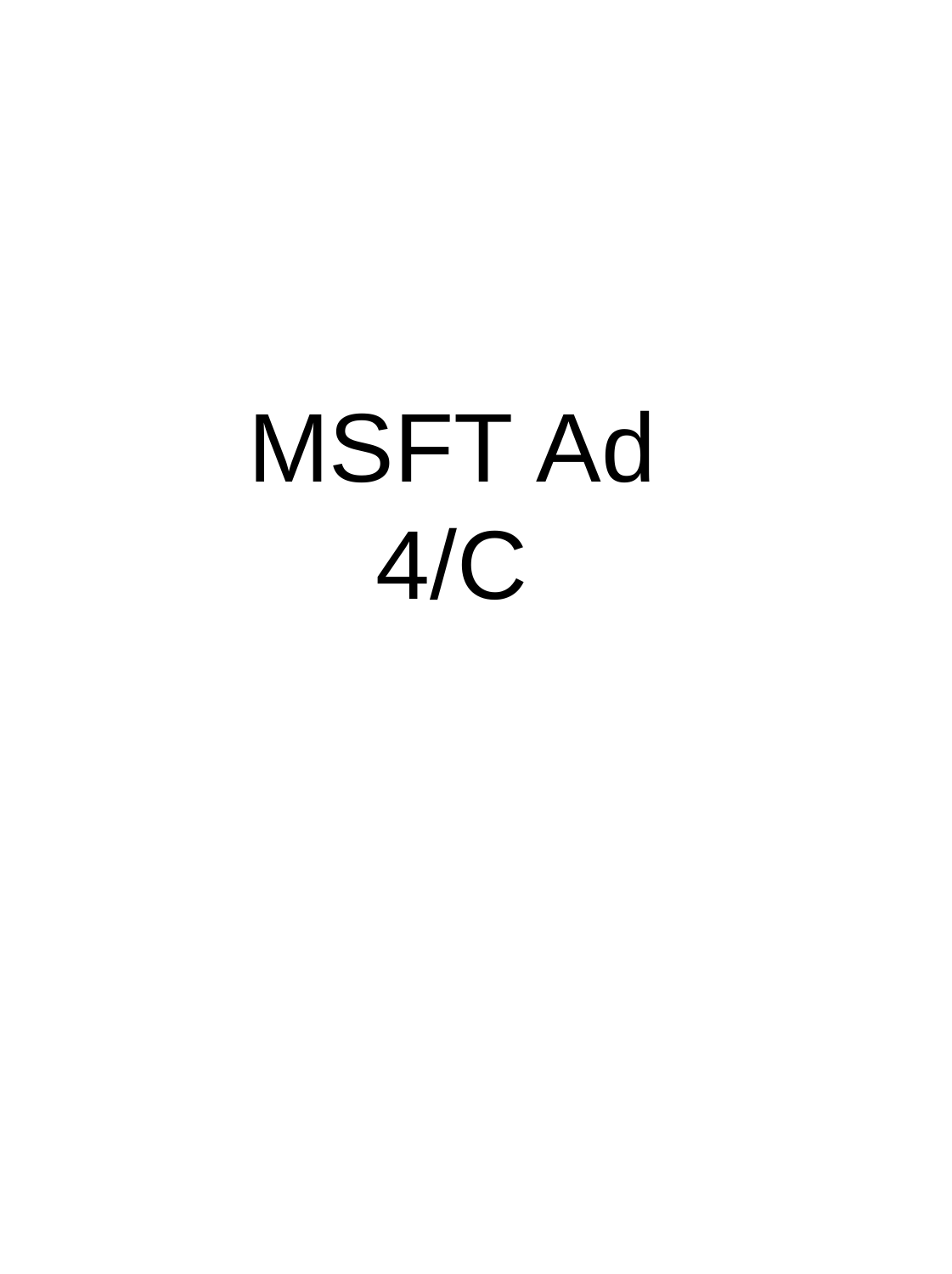### **Microsoft's**

# etailing Initiative:

# *Enabling the Next Generation of Retail Innovation*

Steps you can take today to build a comprehensive solutions framework that takes advantage of emerging technologies, solves marketplace challenges, reduces costs, and delivers an improved customer experience.

Retailers across the country and around the world are getting smarter. They're getting smarter about the way they collaborate with customers, understand their shopping preferences, and tailor their experience.

These retailers aren't just making small changes. They're reinventing their concept of the *store.* They're redefining the relationship between the retailer and the customer in ways that were not possible before recent advancements in technology.

They're working smarter to satisfy customer needs, and they're doing it with the help of the Microsoft® Smarter Retailing Initiative (SRI).

#### **The beginning of exciting changes in retailing**

The retail industry is on the verge of the biggest technological innovation since the introduction of the bar code took the industry by storm 25 years ago.

Just as those little black and white stripes forever changed the way retailers handled checkout, new devices such as personal digital assistants (PDAs), Smartphones (advanced cell phones that combine communications, messaging, calendar, music, and other personal computing capacities) and other wireless technologies are already changing the way consumers interact with retailers. And new advances, such as radio frequency identification (RFID) and biometrics, are poised to have a tremendous impact on the retail industry.

This is where SRI comes in. "Microsoft's Smarter Retailing Initiative is a comprehensive technology and solutions framework for helping retailers prepare for the changes coming to the marketplace in an economical way," says Brian Scott, general manager for Microsoft's Retail and Hospitality Industry Solution Group. "Microsoft is working in conjunction with leading systems integrators, independent software vendors, and others to deliver solutions and services aligned with Microsoft's SRI vision that will help retailers significantly transform and differentiate the customer experience."

#### **SRI in a nutshell**

Microsoft's Smarter Retailing Initiative focuses on three key pillars:



**Brian Scott** *General Manager, Microsoft Retail and Hospitality Industry Solutions Group*



**Janet Kennedy** *Managing Director, Microsoft Retail and Hospitality Industry Solutions Group*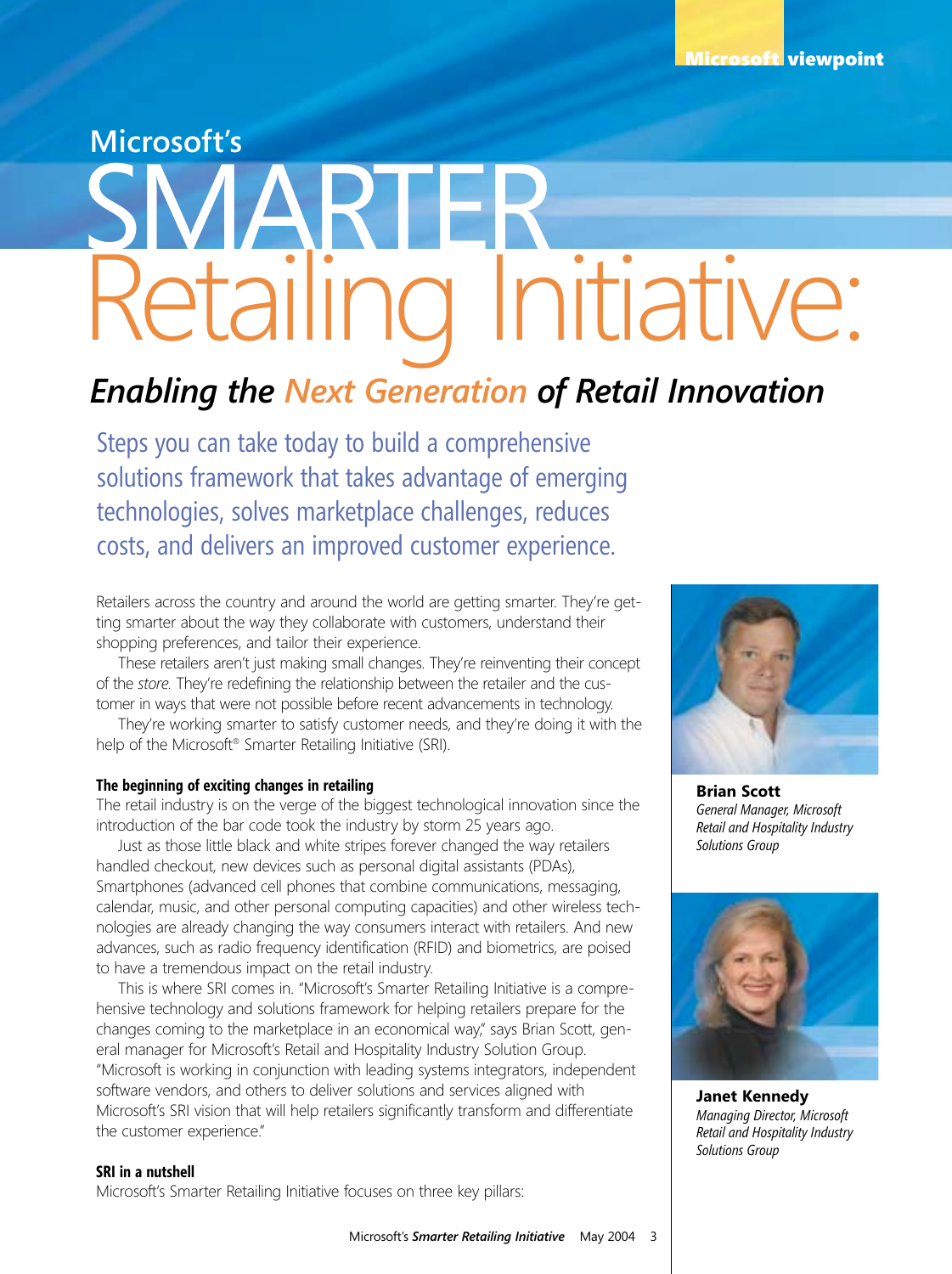"We believe investments at the edge of retail will be the focal point of continued innovation among retailers and the redefinition of the customer value offer"

Janet Kennedy, Managing Director, Microsoft Retail and Hospitality Industry Solutions Group



#### Microsoft viewpoint

- **Example 5 Smarter Shopping** is about enabling retailers to leverage their existing IT investments to create a seamless and personalized retail experience that not only delivers what shoppers want when they want it, but leverages digital devices such as cell phones and PDAs that shoppers and employees are already using.
- *Smarter Selling* is about helping retailers maximize sales and satisfaction through labor deployment and by empowering employees with the product and customer information necessary to improve customer interaction.
- *Smarter Operations* is about improving efficiency and collaboration, and providing real-time visibility into the metrics that drive profitability.

#### **Innovation at the "edge" of the retail enterprise**

Microsoft's Smarter Retailing Initiative flows from the company's belief that there are many opportunities to innovate and create value in retail today, and that these opportunities lie primarily at the edge of the retail enterprise.

The edge is where retailers interact with customers in all sales channels, manage their supply chain, or weave in new technologies. "It is the visible face of the retailer where true branded differentiation is articulated in the store's layout, in the product merchandising, and in the customer's shopping experience," explains Janet Kennedy, managing director of Microsoft's Retail and Hospitality Industry Solutions Group. "We believe investments at the edge of retail will be the focal point of continued innovation among retailers and the redefinition of the customer value offer."

Recent research supports this idea of innovation at the edge of the retail enterprise. According to the *Twelfth Annual Retail Technology Study: Retail Rebound: IT Initiatives Grow Aggressive*, published by Gartner and RIS News, investment in solutions at the core of the retail enterprise are slowing or on the decline, indicating a shift in focus towards the edge.

"Historically retailers have been more interested in how a store looks from a

merchandising perspective than how it operated technologically," says the study. "There is intense focus on upgrading instore processors along with high bandwidth to stores, which indicate that retailers are preparing for a multi channel retail world"

#### **Leveraging the consumer's technology investment**

The power of SRI is its ability to leverage the investments your customers have made in technology. "Microsoft believes consumer use of technology will become a key enabler of SRI" says Scott. "In increasing numbers, consumers are using smart devices as part of their everyday lives in ways that will allow them to interact in a different and powerful way with forwardthinking retailers."

Leveraging your customers' technology investment can help transform the customer-to-store relationship while reducing your technology capital investment in the store. And much of this technology is already in place: IDC predicts Smartphone sales of 30 million units in 2004—up 111% from 2003—and the global Smartphone industry is projected to triple in size during 2004. As these technologies become more commonplace, Smartphones can become a vehicle to communicate with and identify most-frequent shoppers.

Customers' devices will not only serve as information kiosks but could even become the POS device enabling checkout or access to product information.

#### **The power of industry standards**

Microsoft has been working closely with the Association for Retail Technology Standards (ARTS), the standards division of the National Retail Federation (NRF), to improve the use of technology in the retail industry.

As a result, Microsoft's Smarter Retailing Initiative is built on open industry standards such as XML, SOAP, and UDDI, as well as retail-specific standards, including ARTS' IXRetail and Unified POS (Microsoft OPOS), EPC Global, and UCCNet.

"We think that too large a burden has been placed on retailers to deploy, integrate, and support technology," says Scott.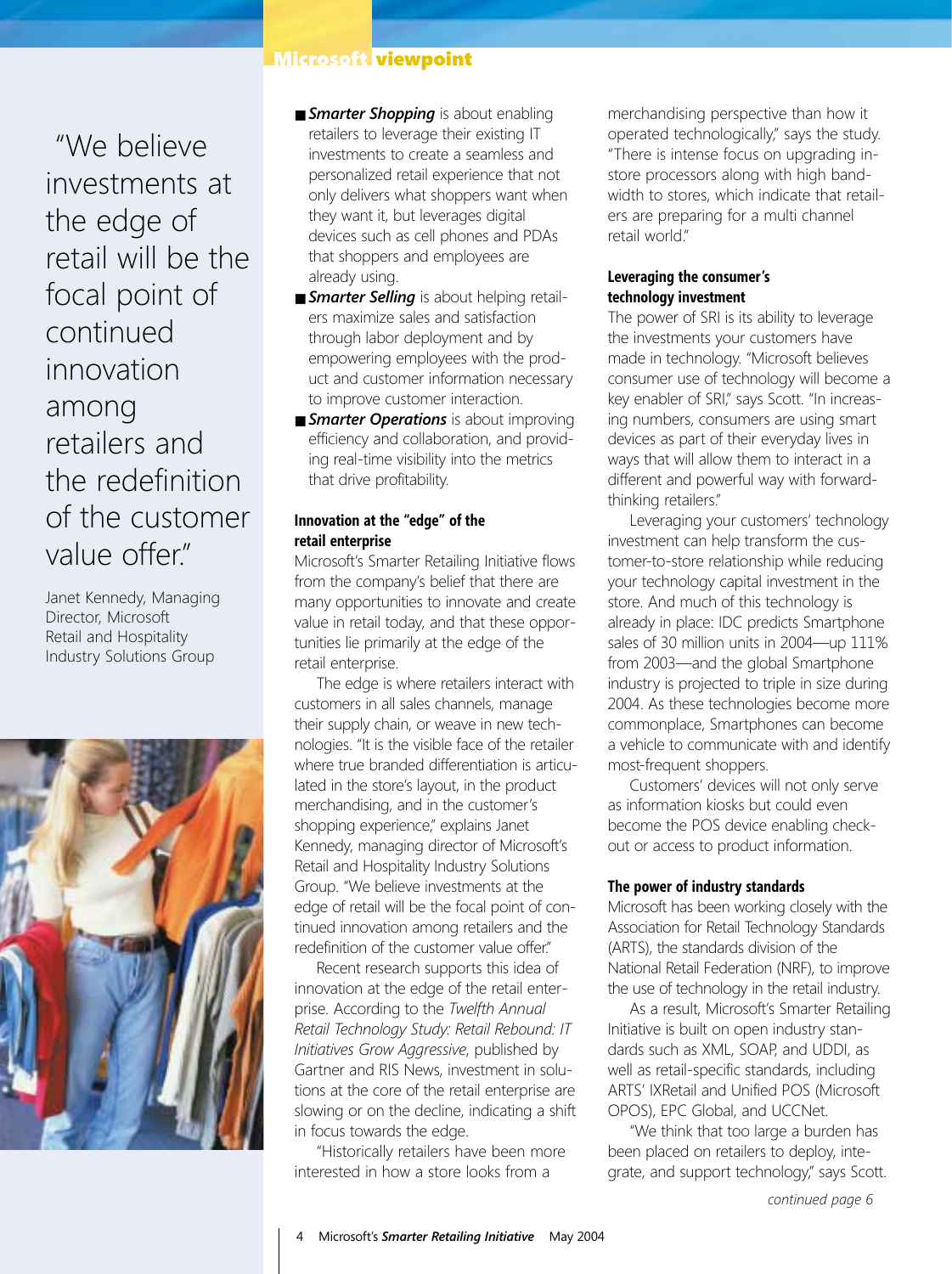# HP AD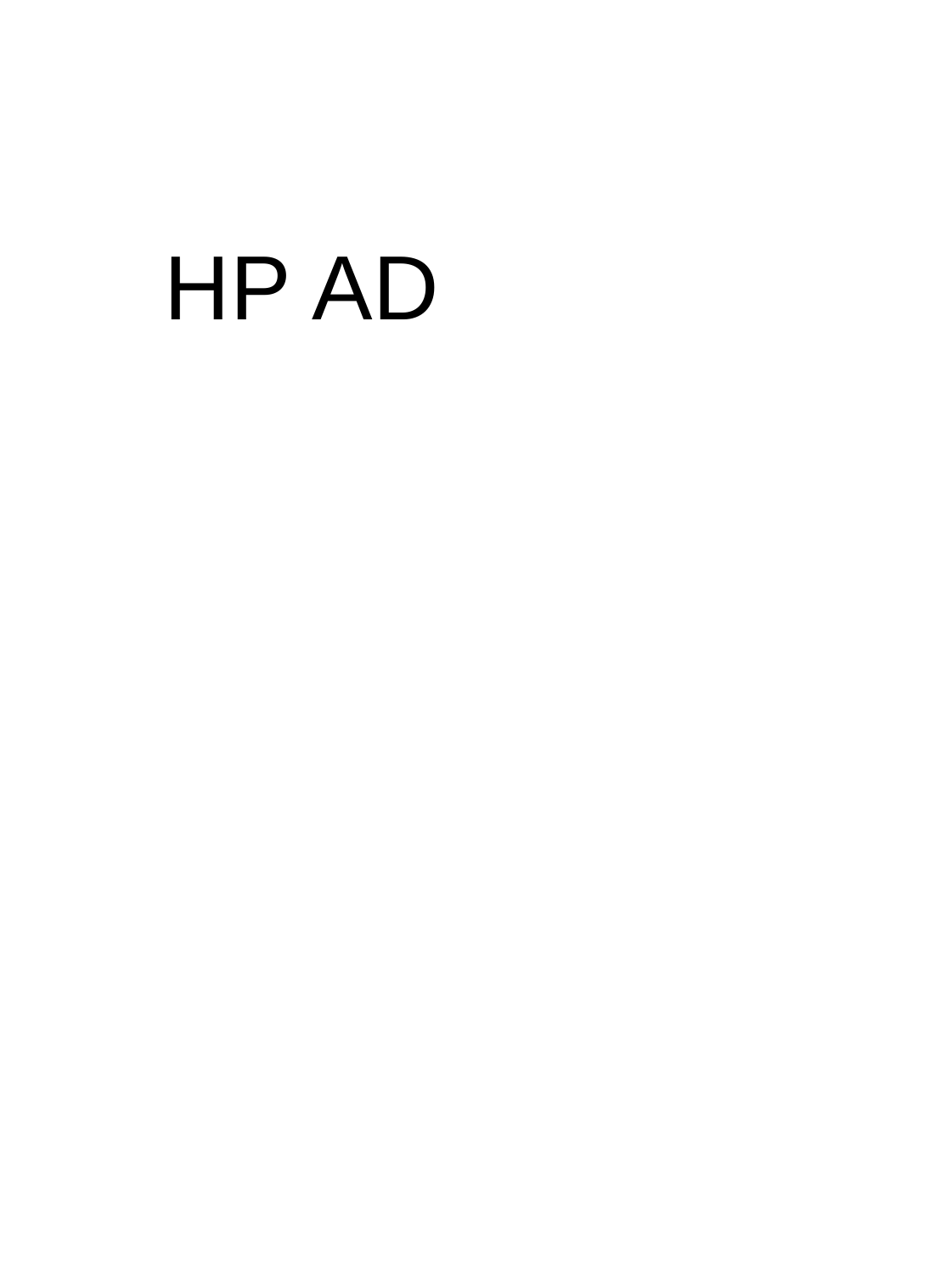"Microsoft believes consumer use of technology will become a key enabler of Smarter Retailing."

Brian Scott, General Manager, Microsoft Retail and Hospitality Industry Solutions Group



#### Microsoft viewpoint

"We believe that retailers should be spending their time and money around business processes that align around their strategic initiatives—and that technology companies should deliver technology that integrates within their own products and with solutions from other technology providers in a standardized way."

Using this standards-based approach, you can leverage existing investments in legacy systems and unlock data stored in these systems. Microsoft delivers an integrated platform for both Microsoft and heterogeneous environments, allowing retailers to focus on innovation to deliver increased business value.

Through integrated innovation, technology can enable retailers to connect directly with their customers and drive value from that interaction.

#### **Supported by leading retail partners**

SRI has the active support of more than 25 leading retail partners, all of which have committed to delivering solutions and services that align with the Smarter Retailing vision using Microsoft's .NET Framework, the programming model for building XML Web services. These companies include:

Accenture, BlueCube Software,

BearingPoint, Cap Gemini, Cisco Systems Inc., CRS Retail Systems Inc., Dell, Eatec Corp, Fujitsu Transaction Solutions Inc., HP, Infosys Technologies Ltd., Intel Corp., JDA Software Group Inc., Manhattan Associates Inc., NCR Corp., NSB Group, OPENFIELD Solutions, ProClarity Corp., Radiant Systems, Retalix Ltd., Siebel, SmartClixx LLC, Sweda Corp., Symbol, Sysrepublic, Trax Retail Solutions, Wincor Nixdorf Inc. and Wipro Ltd.

#### **The next generation of retail innovation is here**

The principles and technology behind SRI can help you create a differentiated customer experience that will drive greater economic value from your retail business. In the following pages, you can read more about SRI—and see how Microsoft and industry partners such as Trax Retail Solutions, CRS Retail Systems, ProClarity Corp., HP, and Intel are making SRI a reality. Specifically, you'll see examples of SRI at work in identifying customers when they enter the store, eliminating out-ofstocks, reducing shrink, and improving store operations.  $\square$ 

*For more information about what Microsoft's Smarter Retailing Initiative can mean to you, visit www.microsoft.com/smartretail to download the SRI Business Overview white paper.*

### Preparing for the Digitally Enabled Consumer

Online sales are expected to account for 10% of total U.S. retail sales by 2008. And when these Internet-savvy shoppers turn off their PCs and head to the mall, they want their in-person shopping experience to be similar to what they experience online.

They're used to being in control of the transaction. And they like having the information they need to make purchase decisions right at their fingertips. Yet they also like being able to see, touch, and wear the merchandise—experiences that have yet to be offered online.

These new customer shopping demands are compelling retailers to create a seamless technology environment that connects the retail enterprise to the store and the store to the consumer. For example, Smartphones can serve as information kiosks and be transformed into devices that can enable self-checkout or product information lookup. Here are a few more examples of emerging technologies that will help you prepare for digitally enabled consumers.

*Wireless Everywhere.* Tomorrow's customer will always be connected. That means he can gather product information—and competitive prices—from the wireless web even while shopping in your store. You

can harness the power of wireless to send targeted promotional offers to customers who opt-in for them.

*Download Kiosks.* In-store kiosks can do a lot more than provide customers with product information or a way for customers to "check in" to the store. They will also enable customers to download everything from software to CDs to movies.

**Self-service Kiosks.** Customers are already using specialized terminals to complete their own sales transactions or buy their own movie ticket. These self-service kiosks are now starting to enter all segments of the industry, including fast food. Soon they will be entering into many areas, such as rental cars and hotels—where they will let guests check themselves in and select their own rooms.

**Biometrics.** Biometric systems verify identity by measuring human fingerprints, retinas and irises, voice patterns, facial patterns, or hands. A biometric device can offer customers speedy checkout options with a secure, simple scan of a finger, enable consumers to be readily recognized when walking into a store, and provide overall enhanced security for consumers concerned about protecting their identity.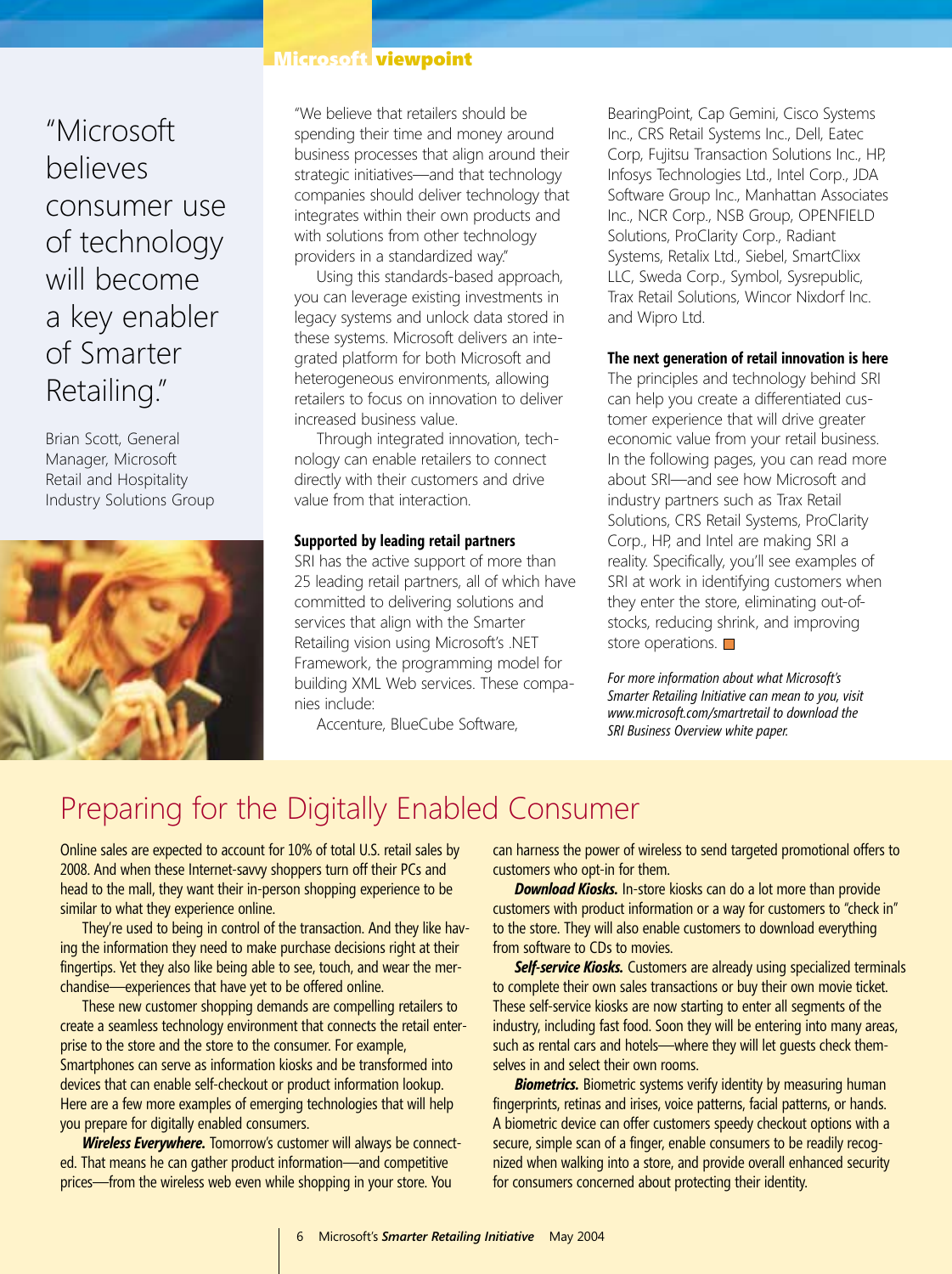# ProClarity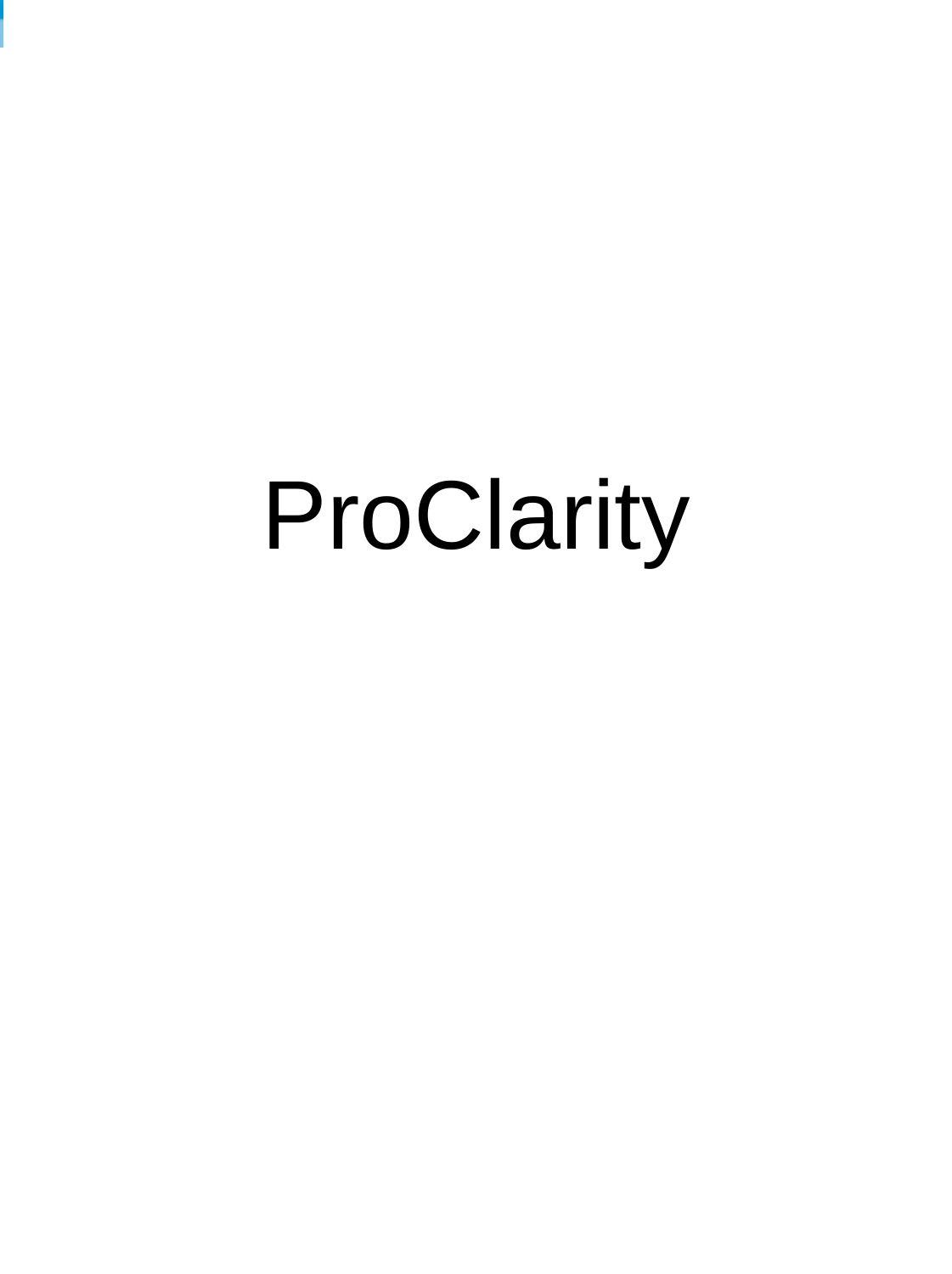# SMARTER Shopping:

# **Improved Service, Convenience and Information**

Smarter Shopping enables retailers to leverage their IT investments and unlock key data to create a seamless, personalized, informative, consistent and convenient customer experience across all sales channels.

Smarter Shopping is about creating the perfect shopping experience. It means giving customers what they want—in the right way, in the right amount, in the right location where it is convenient, easy, and compelling to buy (online, in the store, or over the phone). That includes giving customers access to the information they need to make more informed purchases.

The Smarter Shopping environment is the perfect alignment of customer intent with retailer content. It's a unique, inviting, and inspiring place that makes shopping convenient in a number of ways, such as multi channel kiosks, the Internet, knowledgeable sales associates, and merchandise displays. It also accommodates digital devices—such as the cell phones and PDAs that customers are already using—to enrich the experience.

This all may sound like a tall order. But the comprehensive technology and solutions framework driving SRI give you what you need to make the Smarter Shopping vision a reality.

#### **Giving customers what they want**

Part of Smarter Shopping is giving cus-

tomers what they want. But what do they want? Over the past year, Microsoft has invested more than \$6 billion to research and develop innovative solutions to help businesses meet consumer needs. In addition, other industry-focused research indicates that retail customers want three key things:

*Service* – Customers enjoy having their needs and wants anticipated and met. Successful retailers have proven the key to customer retention is providing a level of service that makes the customers feel wanted and valued.

*Information* – Access to relevant information—either through kiosks conveniently located throughout the store or the customer's own digital device—is critical for helping customers shop smarter. Customers can make decisions on the spot, saving time and enjoying peace of mind. For example, a customer can quickly determine whether an overthe-counter medication conflicts with a prescribed medication she is taking. Customers can use these same kiosks or devices to learn from other customers who have added comments at the store's Web site.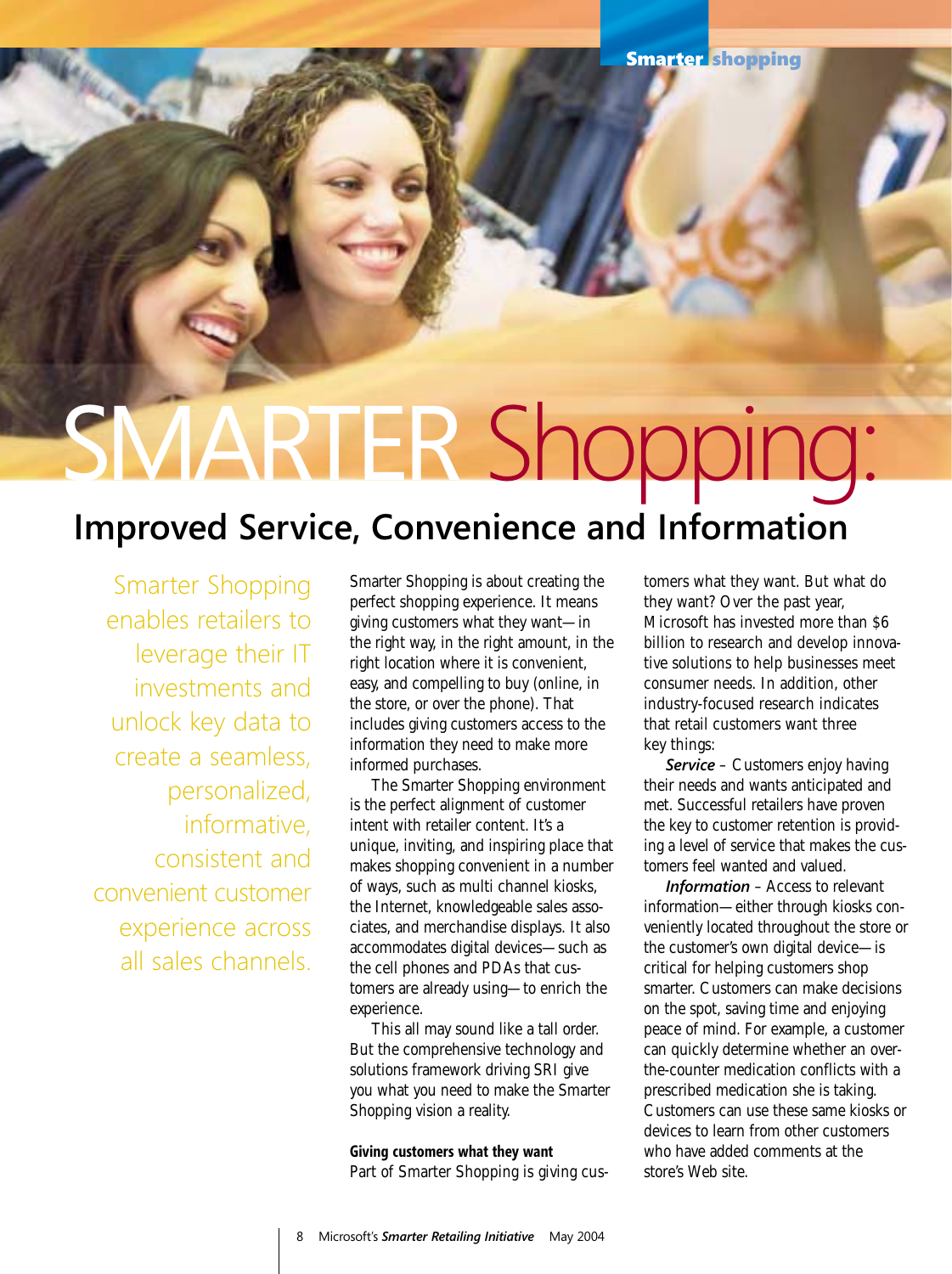*Inspiration* – Customers looking for gift-giving ideas can be inspired by suggestions and information placed in the perfect location and categorized in a way that makes it easy to find the ideal gift. Electronic signage, video advertisements, displays, fixtures, and products can all inspire gift givers.

Smarter Retailers engage their customers by providing the imagery, sound, and movement that can transform an ordinary experience into an extraordinary one.

Whether it's service, information, or inspiration, Microsoft expects its customercentric technology to become a key enabler of Smarter Shopping.

#### **Identifying customers when they check in, not out**

Customers check in at airports, hotels and even their office. Why not have them check in when entering a store? This concept is not foreign in retail. Membership clubs require check-in at the front of the store today, but they do not leverage the fact that customers are identifying themselves at this point.

This "opting in" could open up a whole new world of customer relationship management. For example, if a customer opts to be identified upon entering your store, you can provide relevant coupons and promotions at that point— instead of when the customer is checking out. That gives you a much better chance of influencing the shopping experience and creating the inspiration, delight, insight, and ultimate service that customers want.

You can also use opt-in information to acknowledge that a preferred customer has entered the store, and act accordingly by making sure a sales associate is deployed or a special checkout lane is open to accommodate this valued, highvolume, frequent shopper—one of the store's best customers.

Technology for identifying customers upon entry to the store is available today. Newburgh, NY-based CRS Retail Systems has developed a product called CRS RetailCRM™ that allows you to recognize customers in any store or sales channel and provide personalized services and offers; perform in-store clientelling; and

track and analyze recency, frequency, and monetary value of preferred customers. This enterprise customer view can support functions at POS and can be used to handle check-in from a kiosk at the front door of a store or by using a wireless device.

#### **Using kiosk technology to meet customer needs**

Kiosks are enabling retailers to better meet customer needs by offering access to product information when and where they need it. Multi-display kiosks offer a friendly customer interface and are conveniently located throughout the store sales floor.

This technology is being widely used by music stores. Rather than maintain racks of music CDs that take up hundreds of square feet of space, music retailers can strategically place kiosks where they are convenient for the consumer. Shoppers can access information when and where they need it, browsing by title, artist and genre—or get suggestions based on customer profile information captured when they swipe their loyalty card.

Taking the customer experience to the next level, a kiosk powered by Windows® XP Embedded—with its native support for Windows Media® Player, DirectX®, television technologies and dual displays—can present a music video for a particular artist on one screen, show the jacket covers on another, and display music reviews from a variety of sources, including other customers who have bought the album.

In essence, kiosks give shoppers the rich universe of information with the lookand-feel they are used to from shopping on the Web—with the added benefit of being able to walk out of the store with the actual product in hand.

#### **It's smart to improve the customer experience**

If it makes the retail experience better for the customer, that's Smarter Shopping. And it's easy to see that the smartest shopping environment—one that's inspiring, provocative and ultimately attractive to your target customers—can build customer relationships resulting in improved customer loyalty and an increase in sales. In the long term, those relationships are the real key to retail success.  $\Box$ 

### Improving Customer Loyalty

Considering recent advancements in technology and retailing, it's easy to envision a future in which a frequent shopper comes into a store, swipes her loyalty card at a kiosk, and gets coupons to use on that shopping trip.

But to be truly personal, these coupons can't be random—they must be targeted at that consumer and her demographics and buying behavior. They should also have a high affinity for other products the customer has purchased in the past in order to encourage additional purchases.

ProClarity's analytical solutions—built on Windows Server System™—have the ability to power this kind of solution. By combining basic demographic data from the customer's profile with POS data, these solutions can enable you to offer customized promotions specific to the products and services that are most likely to appeal to that customer.

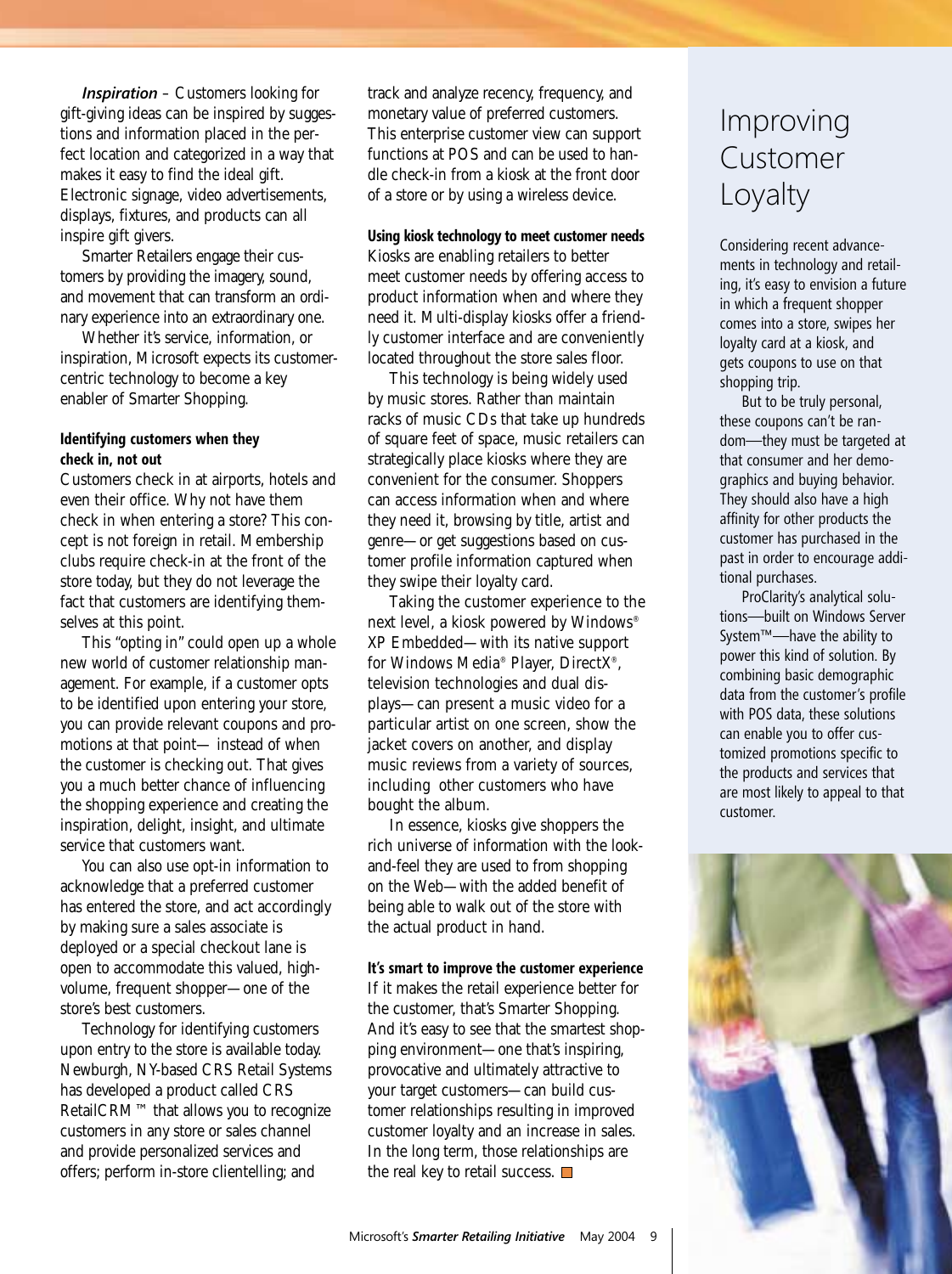Smarter Selling helps retailers maximize sales and satisfaction by empowering the people who interact with customers. It includes real-time solutions for product location, inventory, customer relationship management, and labor deployment.



# SMARTER Selling: **Empowering the Workforce and Delivering Value and Personalized Experiences**

Smarter Selling is at the essence of retailing: managing multiple channels on a daily basis that consistently meets customers' needs and treats them as individuals.

After all, that's how retailing began—with one-to-one service and a sales approach designed to meet needs, not simply make the cash register ring. As these retailers quickly discovered, meeting customer needs is the single most important means of increasing sales. But this individualized, focused relationship has been on the decline over the past 50 years.

Where salespeople once knew their products intimately, knew their customer's preferences and shirt sizes, and where high-touch service was the norm, today's retail environment can be impersonal, with a bewildering mix of products (and services) matched up with poorly trained personnel and lightly staffed stores.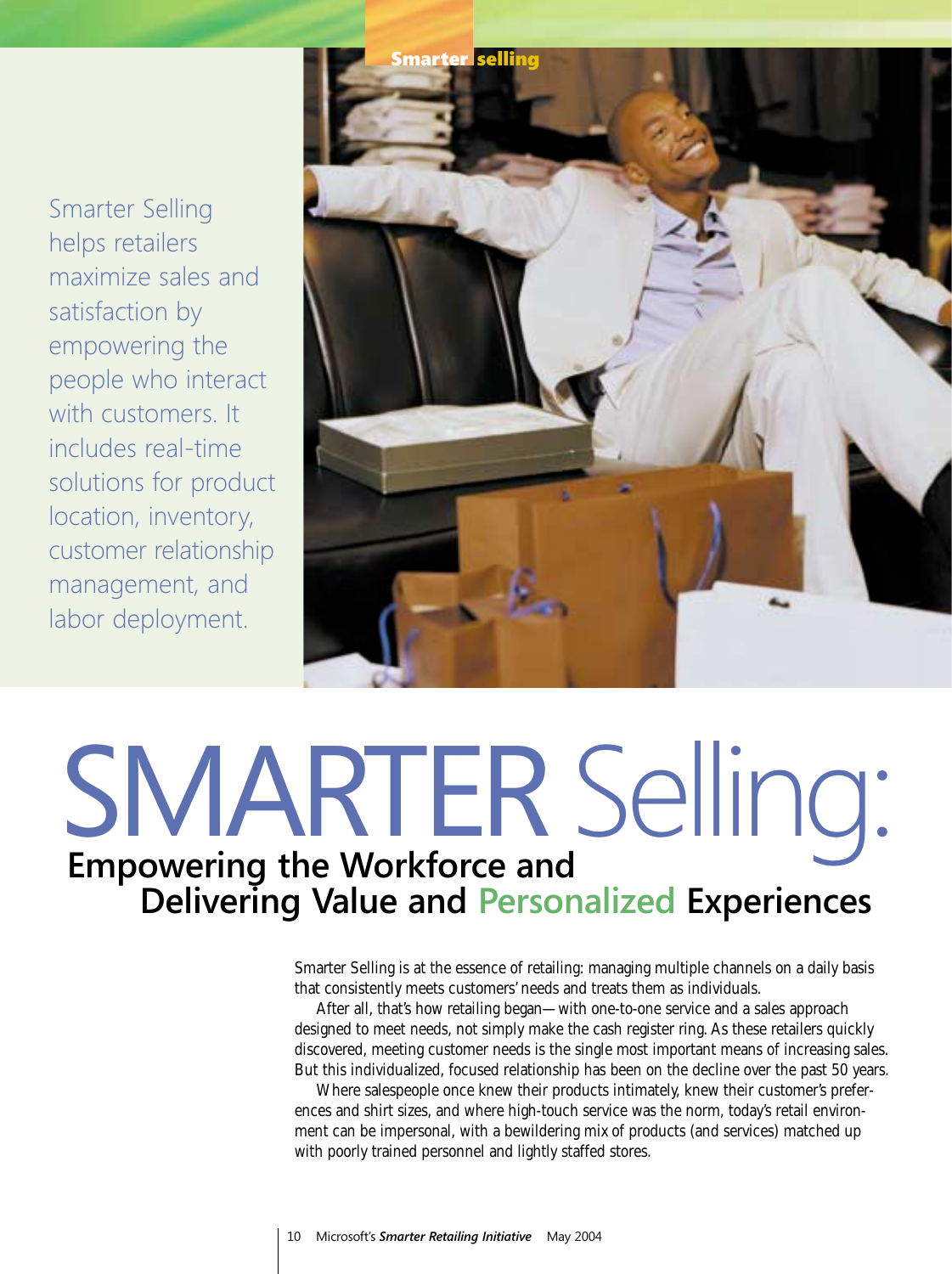# CRS Ad 3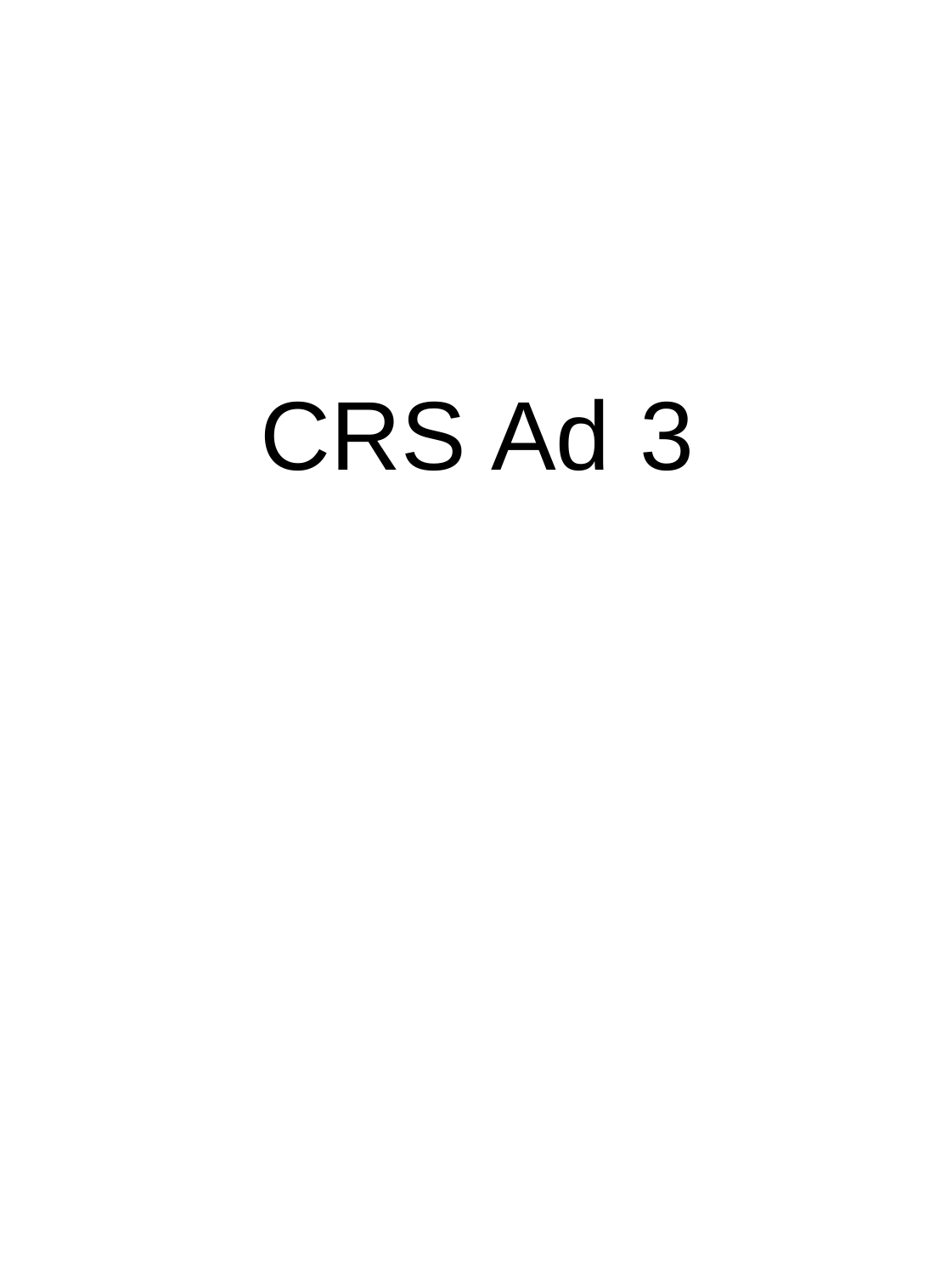#### **Smarter selling**

### **Eliminating** out-of-stocks and saving the sale

When your store is out of an item, you can lose more than a sale. You can lose a customer. Calling another store to check availability ties up two employees and still doesn't ensure that the product will be there when the customer goes to get it. CRS EnterpriseSelling can Save-the-Sale™ by letting sales associates search real-time inventory availability from any point of customer interaction whether it's a sales counter, kiosk, call center, online, or wireless device. The sales associate can then process the order and complete the transaction right at POS. The order is routed in realtime to another store or DC for fulfillment.

#### **Moving ahead by going backward**

Smarter Selling leverages technology to recreate the sales experience of generations ago in today's retail environment by providing key product information in a real-time environment.

For example, in today's competitive retail environment, Smarter Selling solutions enable sales associates to better serve customers by:

- Understanding the products they are selling
- Having detailed information about the product and its various uses
- Locating the product inventory across multiple channels
- Recognizing the additional products and services that could add value to the purchase
- Understanding individual customer preferences

One of these solutions—CRS EnterpriseSelling™ from CRS Retail Systems—has real-time inventory and order management features that put information at the fingertips of the people who need it. "CRS EnterpriseSelling enables sales associates to quickly find out-of-stock items a customer is looking for regardless of where the inventory is in the enterprise," says Kathy Frommer, chief executive officer of CRS Retail Systems.

This same system can be used to educate an often-transient sales force by making every employee as informed as possible about the store's products.

#### **Smarter retailers understand their customers**

Smarter Selling means sales associates know more about the customers—about their product preferences and what they may have purchased in the past, which enables the sales associate to make more intelligent suggestions on the spot.

And Smarter Selling is unique to every retailer because it's drawn from their own knowledge base, custom product assortment, customer list, and set of business rules. By using these solutions, a 21st-century retailer can restore the time-honored personal elements of retailing while embracing technologies that can enhance overall efficiencies.

Boise, Idaho-based ProClarity Corp. understands this need and has developed powerful analytical solutions that help retail organizations understand consumer buying behavior and capitalize on that information to influence future purchases.

"Our solutions can show a retailer everything from the specific demographic clusters of its customers to the average market basket size by personal characteris-



tics," says Clay Young, senior vice president of Strategic Marketing at ProClarity.

This information not only enables a retailer to develop a product mix that's most appropriate for its specific customers, but can also help it target promotional activities. "We can apply demographic profiling of various sub-segments of a store's target group to help the store develop different versions of promotional materials aimed at those sub-segments," explains Young.

#### **Anticipating and meeting customer needs**

A Smarter Selling solution can help retailers anticipate the customer's needs even before they are expressed. One way is by using transaction patterns based on hundreds—if not thousands—of past purchases to drive additional sales. If you've ever seen Amazon.com's "Customers who purchased this item also purchased these items" feature, then you're already familiar with this idea.

Now think of how it can be applied in a retail environment. Sales associates can use this technique and individual customer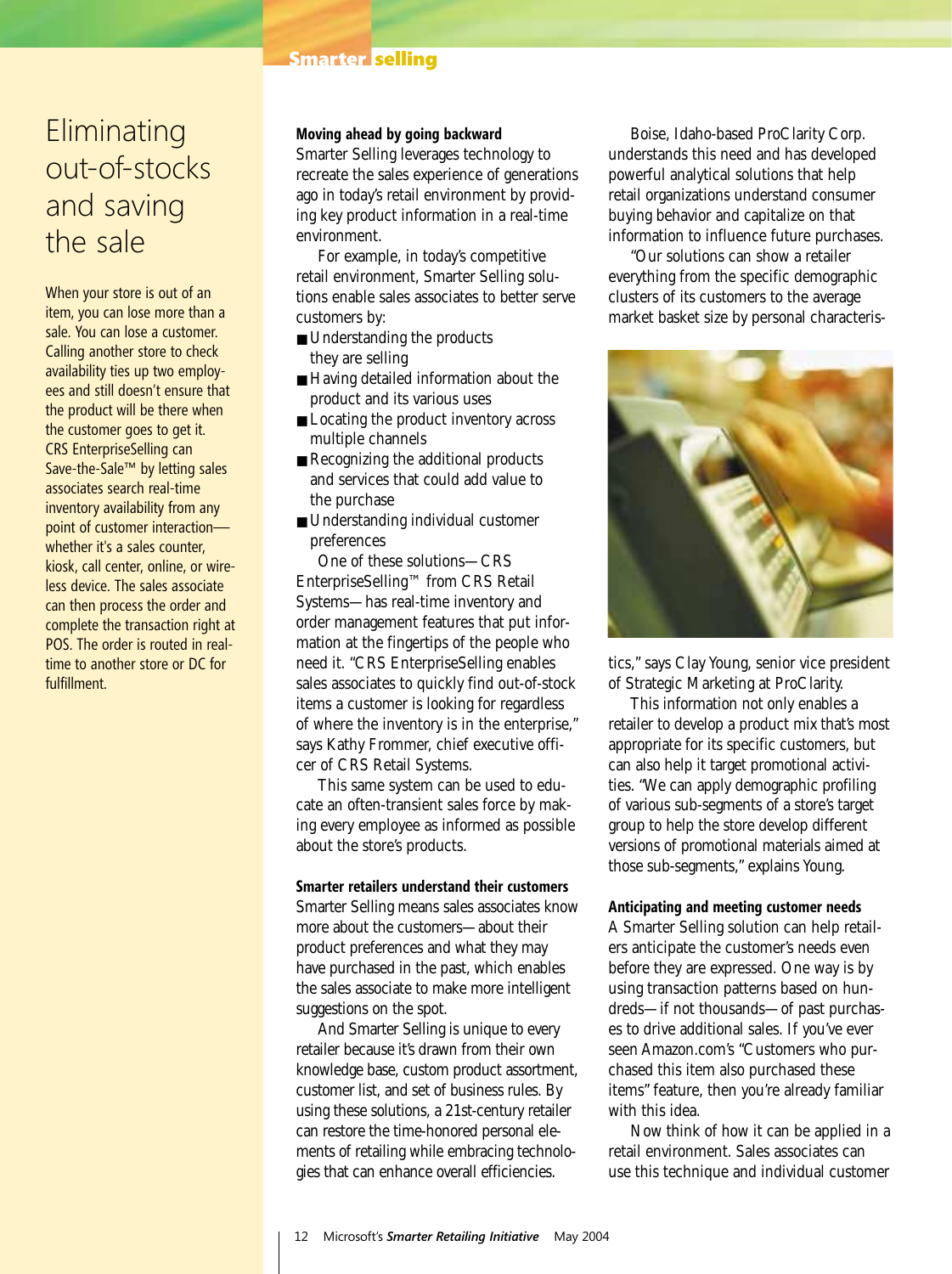data to suggest cross-sell and up-sell products, tie in Internet customer feedback (providing an informal "customer report") and suggest a complete solution based on the customer's purchasing history.

ProClarity, with its suite of analytical solutions, makes it easy to tap into just this kind of customer information. On a broader scale, these same solutions let you analyze sales activity so you can find out immediately which products you should promote, what inventory you should buy, and what you should discount.

"Our software can analyze your sales data and give you a clear picture of what's happening within each store," says ProClarity's Clay Young. "You can quickly see the characteristics of the best and worst performing stores and then analyze store clusters, such as warm and cold climates, in order to optimize inventory and promotions for local preferences," he says. "ProClarity helps you easily determine what inventory should be in a store, what should be promoted, and, when it's not moving, how to get it off the shelf."

The result of these Smarter Selling methods: more personal relationships, more sales and more satisfied customers.

#### **Cross-channel integration increases customer loyalty**

Many retailers are already applying the power of cross-channel integration to their physical stores. Enabling a customer to order an item online and pick it up at a retail store is one example of this crosschannel integration—and is another aspect of Smarter Selling.

CRS EnterpriseSelling supports this level of integration. The product's Order Manager module manages real-time customer orders between selling and fulfilling locations. It allows sales associates and customer service representatives to sell products located at other locations and manage those orders from any point of interaction, including point-of-sale and customer service center.

In a Smarter Selling environment, retailers can also use the Internet to capture a customer's buying intent—and use this information to create opportunities to provide additional services that strengthen customer loyalty.

For example, a grocery customer planning a major shopping trip can create a shopping list online and have it automatically communicated to the local store. The store reacts accordingly by sending staff to help with the big-ticket visit and perhaps opening up a separate lane especially for that customer with the \$250 grocery tab.

#### **Reducing IT maintenance costs while delivering increased business value**

Retailers spend as much as 60 to 80 percent of their IT budgets to maintain legacy systems—money that could be better spent implementing Smarter Selling solutions that can help grow sales and improve customer satisfaction.

Smarter Selling addresses this situation by delivering an integrated platform for both Microsoft and heterogeneous environments, allowing retailers to focus on innovation to deliver increased business value. Microsoft and its partners are working to help retailers integrate vital information about the store, its products, its financials, and other core enterprise information with consumer-facing innovations.

This approach enables you to focus on delivering product and customer information to the people who need it the most: your sales associates. At the same time, it enables you to give customers multiple options of handling product searches and transactions themselves.

#### **Meeting needs maximizes sales and satisfaction**

Smarter Selling puts as little as possible between your sales associates and the sale by giving them the information they need to satisfy customers. It provides you with solutions that meet customer needs for product information and excellent service, and also gives you the knowledge to offer customer-specific products and promotions that fulfill their needs.

By empowering your workforce, Smarter Selling lets you deliver the value and personalized experiences that exemplify Smarter Retailing. □

### Making it easier to move to an open POS system

The HP rp5000 platform—which takes advantage of Microsoft's .NET and Windows XP Embedded technologies—allows retailers to replace older POS systems with ones that can link to legacy applications through solutions and software that vendors are producing as part of SRI. The rp5000 is also customized to withstand the rigors of the retail environment, offering enhanced peripheral support via powered serial and USB ports, enhanced power and cooling capabilities, and components that combine the functionality of popular proprietary systems with the low price, increased flexibility and manageability of PC-based POS systems.

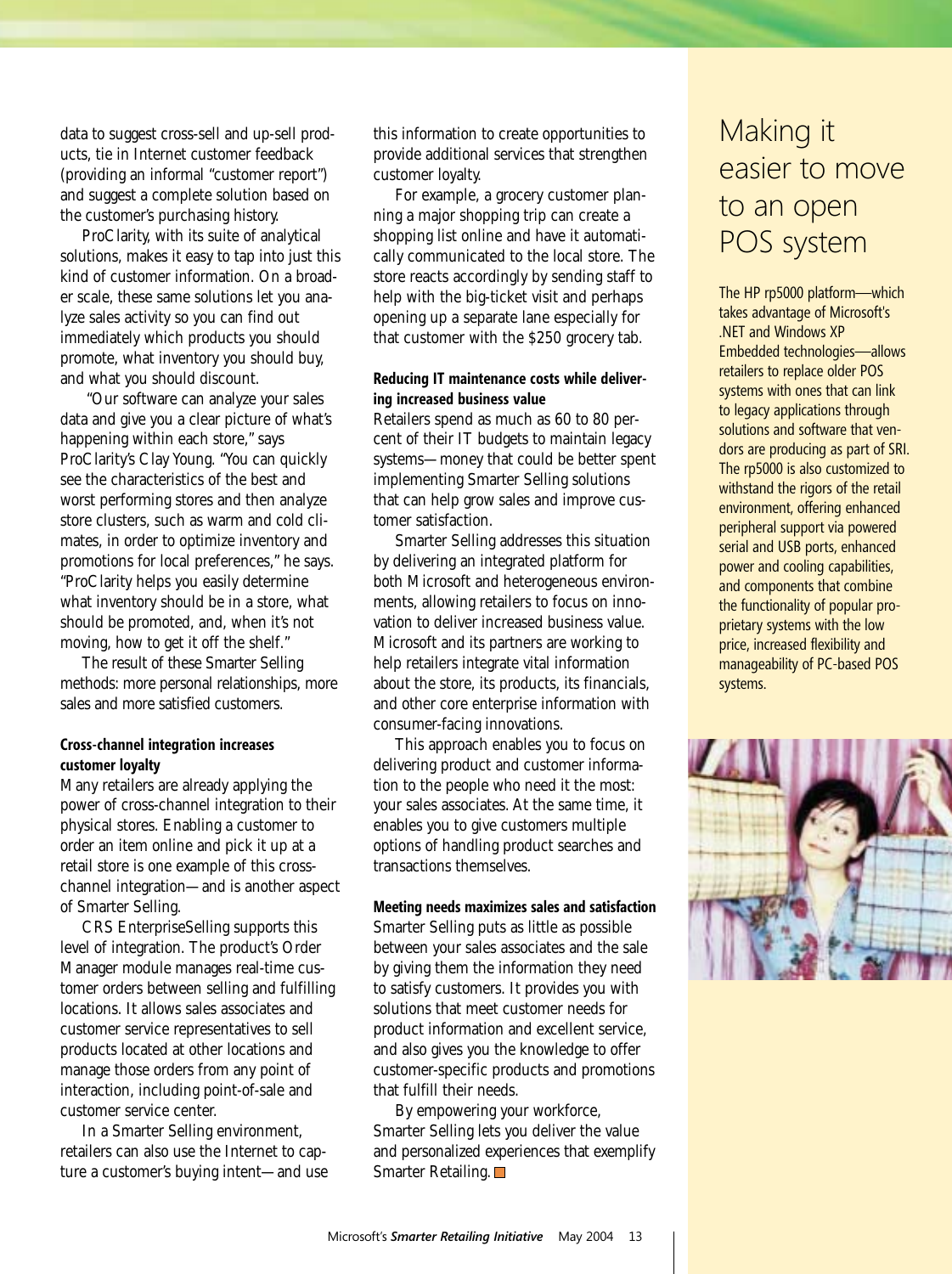# SMARTER Operations:

# **Driving Enterprise Efficiency, Optimizing Agility**

Smarter Operations offers increased efficiency by providing real-time visibility into the information and metrics that drive profitability and enhance productivity, enabling managers to make faster, more accurate decisions.

> Smarter Operations empower managers to make faster, more accurate decisions to take advantage of opportunities when they occur in the retail environment. This is critical, since in a fast-paced, highly competitive world, retailers that can keep pace with changing market conditions in real time are more likely to be successful than their competitors.

#### **Higher performance starts with the basics**

It just makes sense that you cannot achieve higher performance unless the basics are covered. If the store itself is sloppy and disorganized, you simply don't have a chance of sustaining customer relationships. As Larry Miller, president of Trax Retail Solutions puts it, "We believe Smarter Retailing is about proper execution of the store operation standards and holding people accountable to executing those standards."

Trax Retail Solution's SmartStore® StoreWalk solution, based on Windows® Server 2003 and SQL Server™ 2000 Enterprise Edition (64-bit), puts every store manager into the best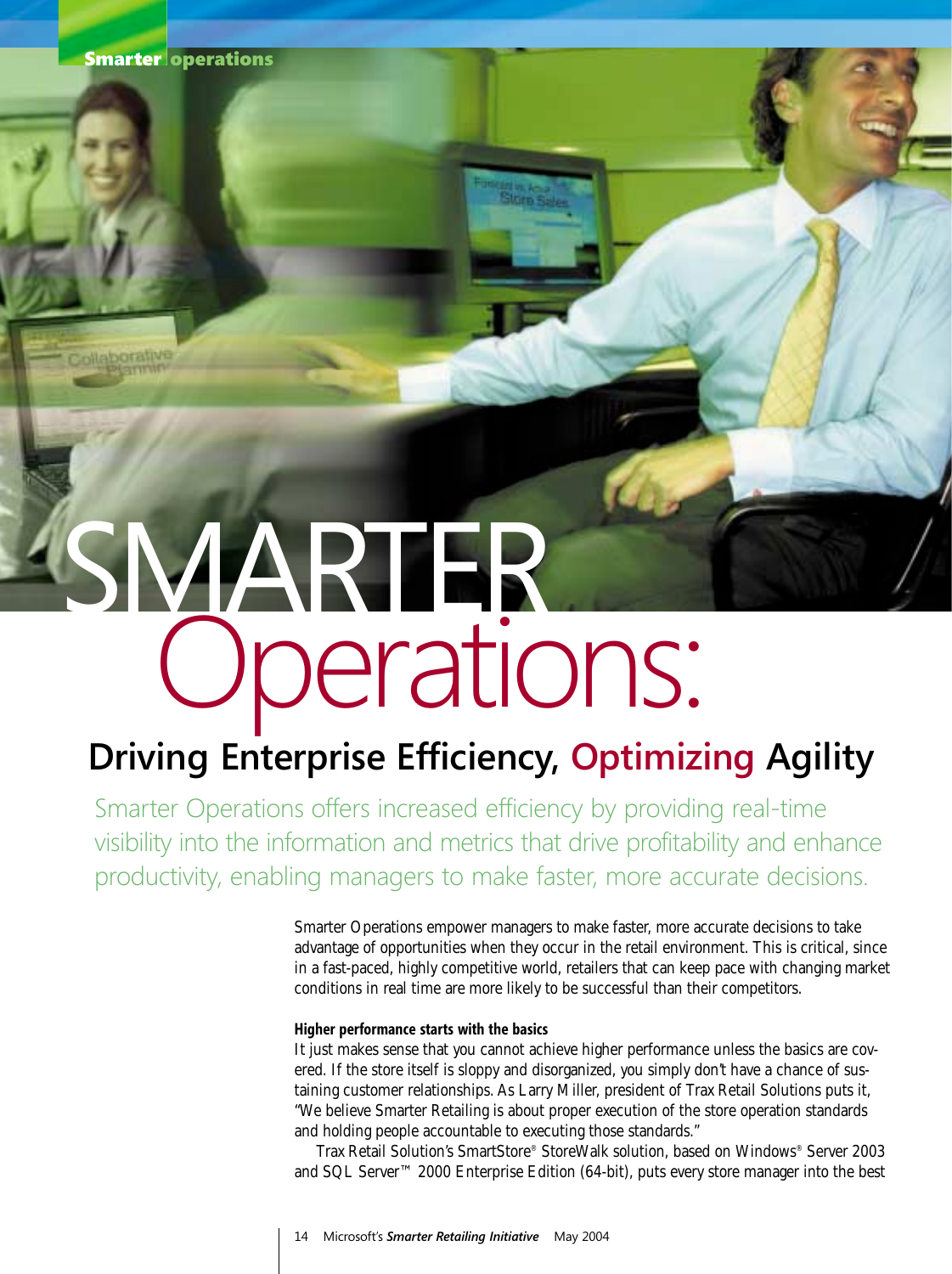# Trax Ad 4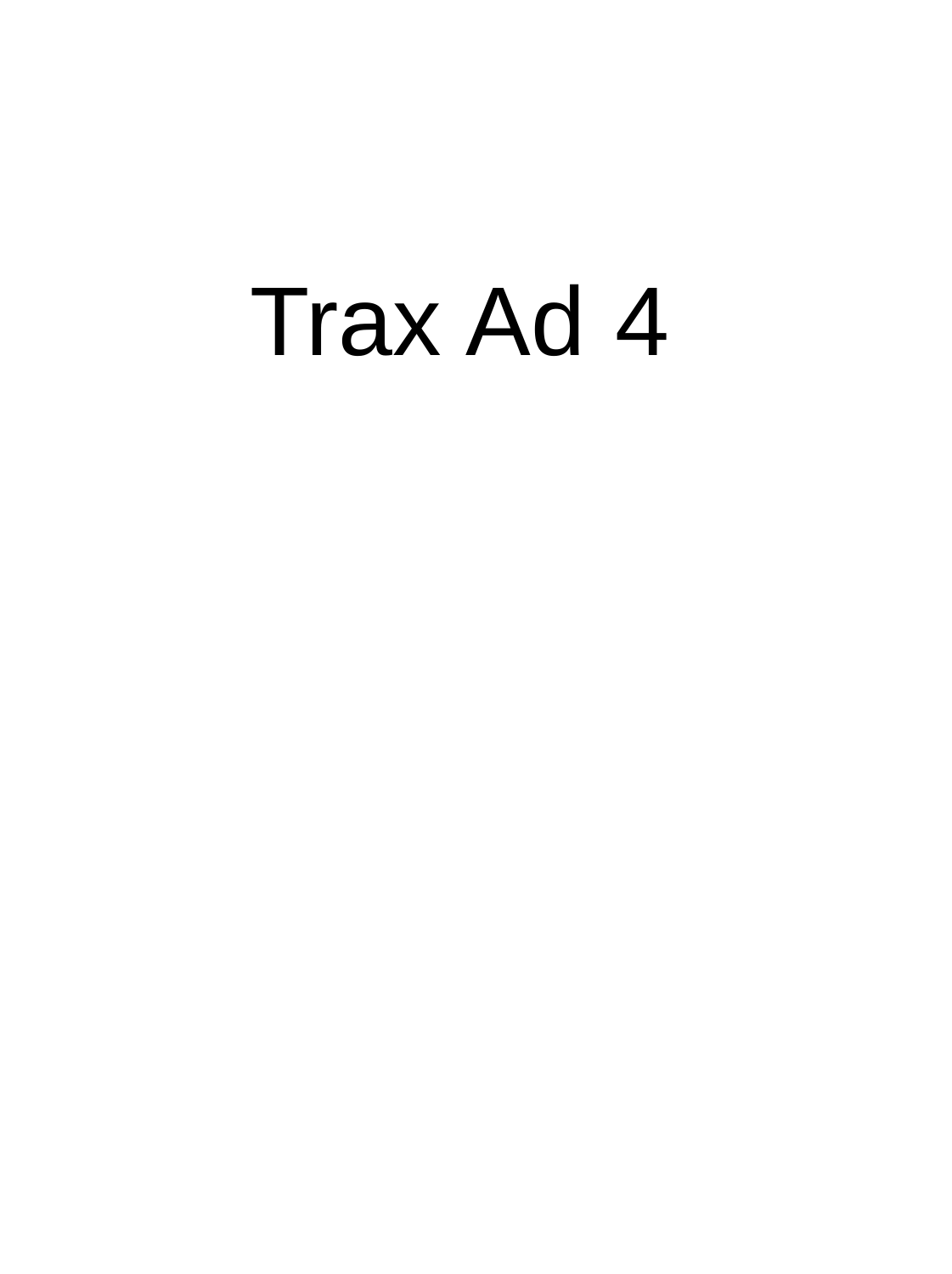#### **Smarter operations**

### Driving stockholder value through retail analytics

According to ProClarity Corp., the best way to increase company value is by emphasizing operations that are driven by data, not merchandise. The company says that the right analytic framework lets retailers identify key areas they should consider in terms of improving their operational effectiveness and efficiency. This kind of framework can lower operating costs and improve top-line growth through a better understanding of consumers' purchase behavior and loyalty.



**The best way to increase company value is by emphasizing operations that are driven by data, not merchandise.**

inspection mode by automating the store walk checklist and adding best practices to achieve the best execution. It helps retailers enhance the store experience by enabling store managers to focus on the key items that comprise store operation standards. States Miller, "We replace paper-based checklists with a solution that lets store managers quickly and efficiently inspect their stores for optimal conditions."

Following the inspection, managers can upload the results to the home office for remote management of all stores' customer service readiness procedures. StoreWalk, which combines wireless technology with knowledge-based store activity monitoring, includes more than 120 store conditions and operational audit points, in addition to periodic aisle inspections.

#### **Achieving improved agility at the store level**

Smarter Operations requires enterprise agility at all levels of the organization especially in the store. This agility applies to both capital-intensive expenditures (layout, fixtures, store controllers, and point-ofsale terminals) and operating expenses, especially in the highest cost center for any retailer: labor.

The first step in enhancing agility—and performance—is understanding what is happening in any store at any time. That's the power of ProClarity Analytics Platform® based on Microsoft SQL™ Server<sup>™</sup>. Its primary focus is business performance monitoring, which it delivers through a management-level "dashboard" that the operations team can use to see how the entire store system is working.

"Retail operations can use our solutions to track results and trends by store down to the individual product level," says ProClarity's Clay Young. "Most stores are collecting the right data, but they need solutions that can analyze the data multidimensionally—for example, to examine sales by product and by store. Multidimensionality is vital for retailers because managers must consider the interplay of many different variables."

One ProClarity customer used the Analytics Platform to identify and cancel a money-losing promotion, generating savings that more than covered the cost of the new system. "By enabling faster, more informed decision-making, we can help retailers identify customer preference trends, make their pricing and promotions more competitive, increase cross-sales, and ultimately drive profitability," says Young.

#### **Increasing service on the sales floor—not in the back office**

A "mobile POS" model that uses wireless technology to redeploy the POS function throughout the store where the customer is shopping brings the sales associate face to face with the customer. That creates an opportunity to enhance the sale and close the deal when customers are ready rather than force them to wait in line to pay. From an operations standpoint, checkout lanes are staffed appropriately to accommodate customer needs.

Smarter Operations wireless solutions can also free store managers from the back office and bring them to the store front to serve customers. CRS MobileStore™ from CRS Retail Systems is a perfect example. It extends store systems capabilities onto the sales floor with .NET-based wireless applications. CRS MobileStore includes inventory management and item lookup features, as well as remote manager authorization that can eliminate the need for a manager to walk across the store to approve a transaction.

That can increase the productivity of both the checker, who doesn't have to wait for authorization, and the manager, who doesn't have to cross the store to provide it.

#### **Getting smarter about shrink**

Smarter Operations solutions can address shrink, a well-known issue for the retail industry. One way for retailers to confront the problem is by installing reporting systems that monitor point-of-sale (POS) transactions in real time. These data mining systems look for patterns of fraudulent activity and then flag suspicious POS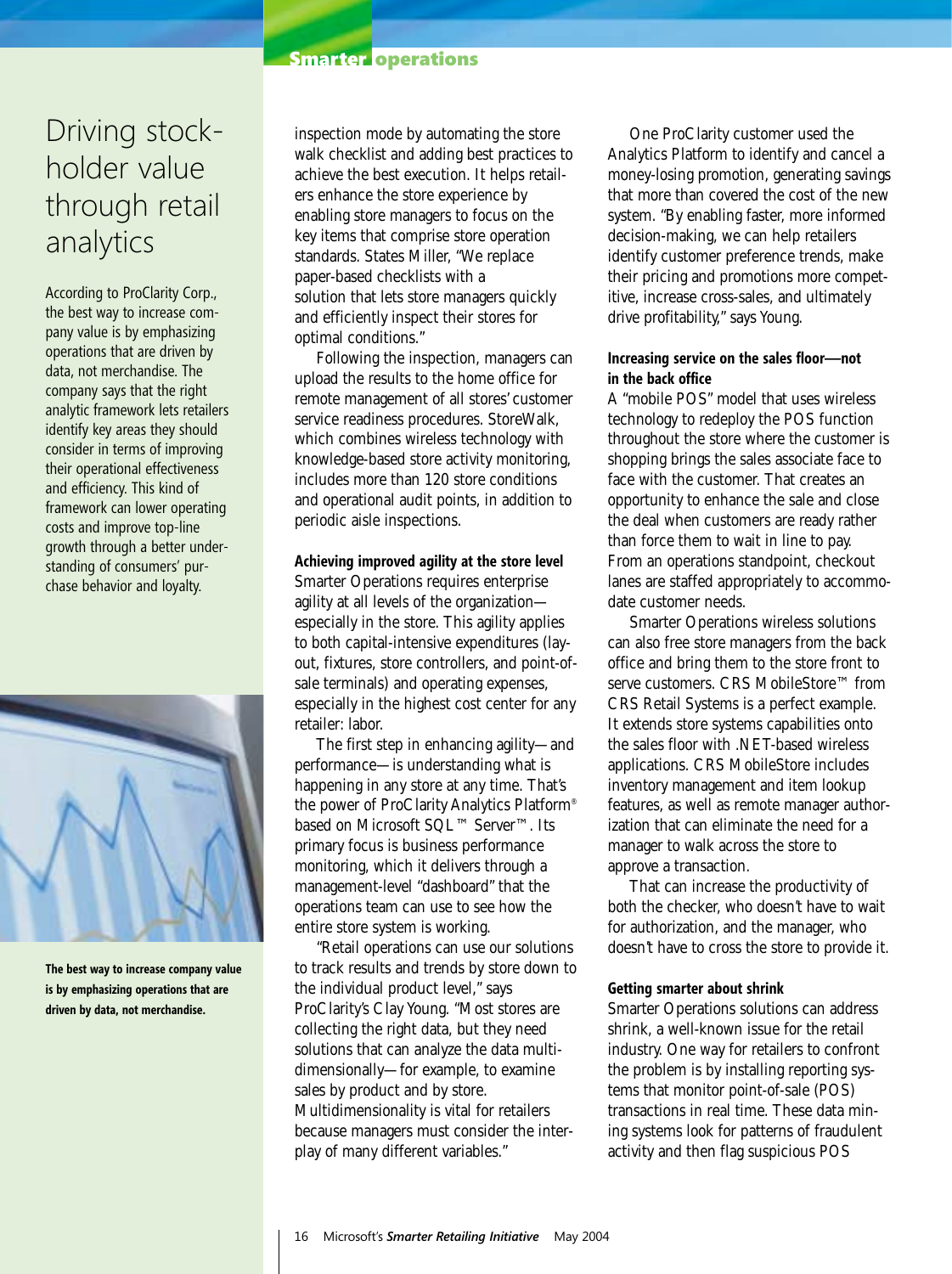transactions for closer examination.

Trax Retail Solutions is a leader in POS data mining and loss prevention. The company's ShrinkTrax® for POS is a solution that gives retailers real-time visibility into cashier discrepancies, irregularities and performance while maximizing customer service and checkout efficiency. "The focus of ShrinkTrax is on profit improvement by preventing shrink loss before it occurs," says Trax Retail Solution's Larry Miller.

ShrinkTrax for POS helps identify abnormal cashier behavior that is consistent with theft, errors, or deception. It monitors more than 40 key performance indicators from the POS system including "no sale" transactions, the number of items scanned, voids, and refunds. The data is then mined, correlated, and put into a report that allows store managers to evaluate the performance of associates.

#### **Enhancing business efficiency through real-time information**

Smarter Operations solutions don't need to be complex. But they do need to empower managers to run a smarter business—a business that's efficient and profitable because decisions are made based on enhanced real-time information.

For example, suppose a relatively higher volume of foot traffic enters a store during a given window of time. A simple solution would predict the need to activate more POS terminals at some predetermined interval after the spike in entrance traffic.

Here are some other solutions that can

help improve store operations:

- *Staffing Levels*. Sensors in one department—say, women's shoes—could detect that foot traffic is high and that only one sales associate is on duty in that department. A Smarter Operations solution would detect the staffing imbalance and dispatch an alert to the store manager, who could reallocate staff from a slower department.
- *Risk Management*. SmartStore® SweepTrax™ from Trax Retail Solutions automates store aisle inspections, replacing inefficient paper-based checklists with consistent, accurate solutions that can ensure risk management compliance storewide.
- **Returns.** CRS ReturnsManagement<sup>™</sup> enables sales associates to look up original sales receipts from any store or channel and identify the correct price of a return, as well as any return activity that has taken place since the original sale. This comprehensive solution can cut down greatly on fraudulent returns.

#### **Decentralizing store functions to increase effectiveness**

Signage is a simple solution for promoting products, and advertising sales and communicating a variety of messages, including pricing. Yet retailers that use signage incur a burdensome cost when you consider the expense of designing, developing, printing, and distributing the signage to hundreds or thousands of store locations. What's more, relying on a central distribu-

### The value of real-time visibility

In retail, there's no substitute for knowing exactly what is happening throughout your organization at any time. The SmartStore® Dashboard from Trax Retail Solutions gives managers and executives at all levels of the retail enterprise a consolidated view of vital information about store operations, loss prevention, sales and labor management, inventory control, customer service and more. It unifies data elements from disparate systems to monitor, analyze, and drill-down on the key performance indicators of POS transaction activity, DSD vendor receiving invoices, and even remotely view your digital CCTV.

### Building a smarter POS terminal

A smart point-of-service terminal is one that not only rings up sales, but also helps you make more of them. A POS terminal running the Microsoft Windows XP Embedded operating system offers the retail-hardened reliability you expect, the Windows application support and integration you want, and the flexible deployment and management options that you need.

By providing full support for the Microsoft .NET Framework, Windows XP Embedded enables retailers to build smart applications for solutions that integrate disparate systems and data One example of this kind of application: a loyalty program that uses customer buying histories to offer personalized promotions at the POS. Windows XP Embedded's native support of XML and Web services also enables you to build and deploy applications that can analyze POS information and deliver it—in near real time—across your business.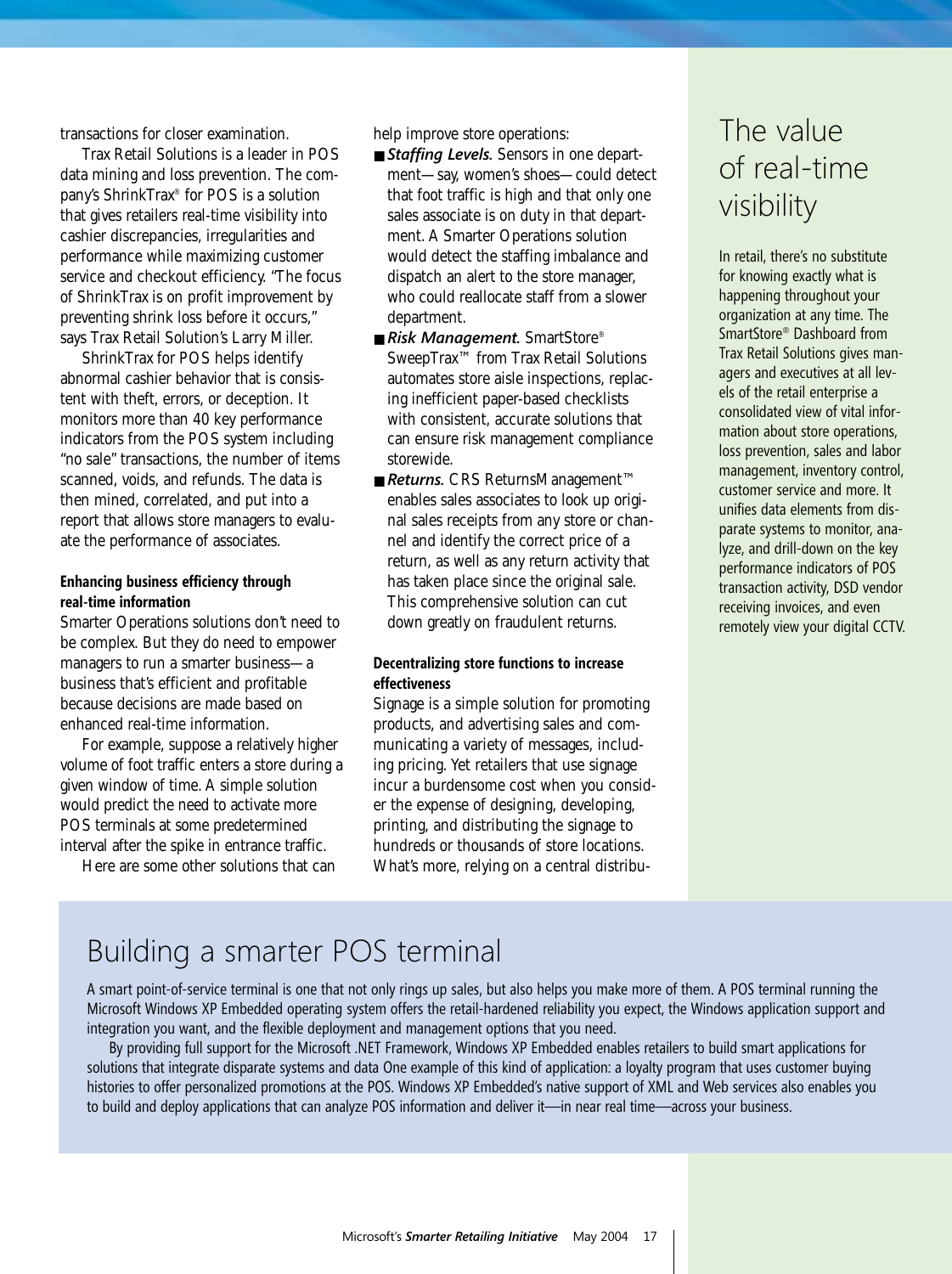#### **Smarter operations**

"Retailers can literally take the unit around the store and create customized in-store signage right where it's needed."

Robert Corbett, Director, Retail Industry Solutions, HP Enterprise Systems Group

tion center to get appropriate signs to stores can mean lost sales if the signs don't arrive on time.

A Smarter Operations solution might transfer responsibility for signage to the store manager while retaining central control over the actual design and content of the signs. HP offers an innovative solution that does just that: HP's rp5000 POS device, combined with an HP printer, allows retailers to print promotional signage on the spot, using design files sent from corporate.

"Retailers can literally take the unit around the store and create customized instore signage right where it's needed,"

explains Robert Corbett, director, retail industry solutions, HP Enterprise Systems Group.

#### **Smarter Operations drive down costs, maximize value**

Retailers employing Smarter Operations solutions are better prepared to drive costs out of the organization, react to market conditions in real time, and maximize the value of new business opportunities.

Smarter Operations also empowers managers with the right information so they can make timely, accurate decisions to increase store performance, employee productivity, and, ultimately, customer satisfaction.  $\Box$ 

# SMARTER Retailing is here, now

Companies such as CRS Retail Systems, HP, ProClarity Corp., and Trax Retail Solutions are proving that Smarter Retailing is not just a concept, but a reality for leading retailers in the marketplace today.

Applications from these companies—combined with the infrastructures already deployed in many retail environments—are beginning to transform retailing. They are improving the shopping experience for customers. They are providing retailers with more effective ways to sell. And they are making store operations more efficient.

Across the country and around the world, retailers are adding new capabilities and realizing improved performance. The value proposition around increased customer loyalty, improved work-force productivity, and streamlined store operations is being proven in the marketplace. The need for competitive differentiation through a more intimate connection with the customer has never been a clearer

imperative for the retail enterprise.

Through a combination of technology and industry partners—such as those highlighted in these pages—Microsoft is dedicated to bringing technology innovation to the retail enterprise to enable store-based business innovation, transform the store environment into a high-performing operation, and bring more value to customers.

And this is just the beginning. Microsoft believes a number of innovative "disruptive technologies" will come to market in the next 12 to 36 months that will become key components in the retailing infrastructure.

SRI can help you implement Smarter Shopping, Smarter Selling, and Smarter Operations in your retail enterprise.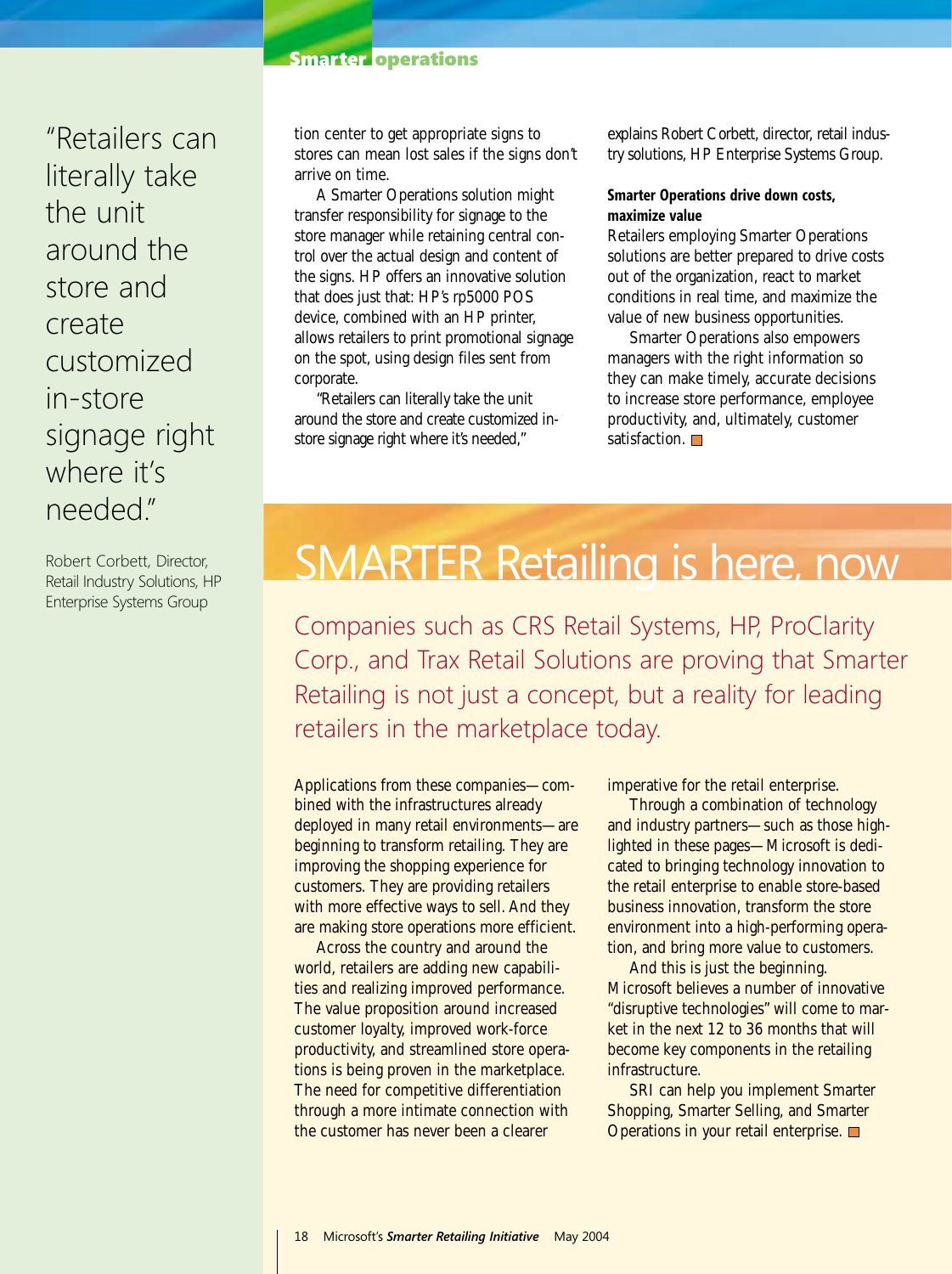# **Microsoft and Intel: Smarter Retailing Starts With Smarter Technology**

Retailers are discovering that delivering better experiences for their customers takes more than the right environment. It also takes the right technology. To reduce their risks, costs, and implementation times, many of the world's leading retailers are working with the specialized retail teams of Intel and Microsoft to deploy smarter solutions that have been successfully tested and scaled in comparable environments.

Smarter Retailing is designed around open standards-based infrastructure and strategies that bring retailers more value through best practices, freedom to choose from a global network of solution providers, and lower total cost. That approach is at the heart of the collaboration between Intel and Microsoft.

These two companies are working with the industry's leading independent hardware and software companies to design and optimize solutions with the unique challenges of retail in mind. By emphasizing an open approach, they are providing retailers with unparalleled freedom of choice and the ability to customize based on their own strategic objectives.

"Microsoft and Intel provide complementary elements of the technology equation and have a shared vision of enabling retailers to build solutions that help them win more customers, increase profitability, and improve employee productivity," says Robert Ferguson, Intel Strategy and Solutions Development Manager, for Retail/Consumer Goods.

"Both companies are investing significant amounts in research and development and—using the lessons learned from successful pilot deployments in retail and other industries—are building a technology roadmap that helps retailers maintain a strong competitive advantage through early and continuous technology improvements," he says. "This investment and guidance provides retailers with the ability to differentiate the customer shopping experience while improving productivity, reaching new customers, and reducing overall operating costs."

Intel and Microsoft are committed to accelerating the convergence of innovative technology and traditional retail processes. They are working with forward thinking retailers around the world to enable their companies to be ready and prepared for the future based on Microsoft's Smarter Retailing Initiative.

"Many tier one retailers are now analyzing how industry best practices can be applied to their own strategic plans," explains Ferguson. "By learning more about how these kinds of projects are planned, scoped, and implemented, retailers can apply ideas to specific initiatives or develop future store concepts of their own. Ultimately, that can provide faster time to value and ROI."

Intel provides an open standards-based foundation that supports the solutions offered by Smarter Retailing partners. This foundation provides a solid base to help retailers realize the benefits promised by Smarter Shopping, Smarter Selling, and Smarter Operations.

Ferguson believes that the most significant areas of opportunity for retailers will come from "unwiring the store" with wireless networks and building a truly consumerdriven supply network. "Imagine the day when a store manager can actually be on the sales floor helping customers and at the same time have access to real-time information for critical decision making at his fingertips," says Ferguson. "Solutions for tablet PCs, laptops, handhelds, mobile point-of-sale (POS), and wireless information kiosks will allow retailers to serve their customers in new ways."

At the same time, these solutions will create new opportunities for cross-selling and up-selling that will help drive the top line. And they will increase employee productivity and provide for advancements in operational areas like e-learning that will maximize retailers' technology investments.

Intel and Microsoft understand the complex business issues facing retailers and together are helping retailers realize the promise of innovative technologies to achieve Smarter Retailing. Along the way, they are working on retail projects that have the potential to change the industry.



Robert Ferguson, Intel Strategy and Solutions Development Manager, Retail/Consumer Goods

*"Microsoft and Intel provide complementary elements of the technology equation, and both companies are focused on enabling retailers to build solutions that help them win more customers, increase profitability and improve employee productivity,"*



**Wireless networks are also helping retailers create realtime environments that link POS systems to signal their consumer goods partners to collapse inventory cycle times.**